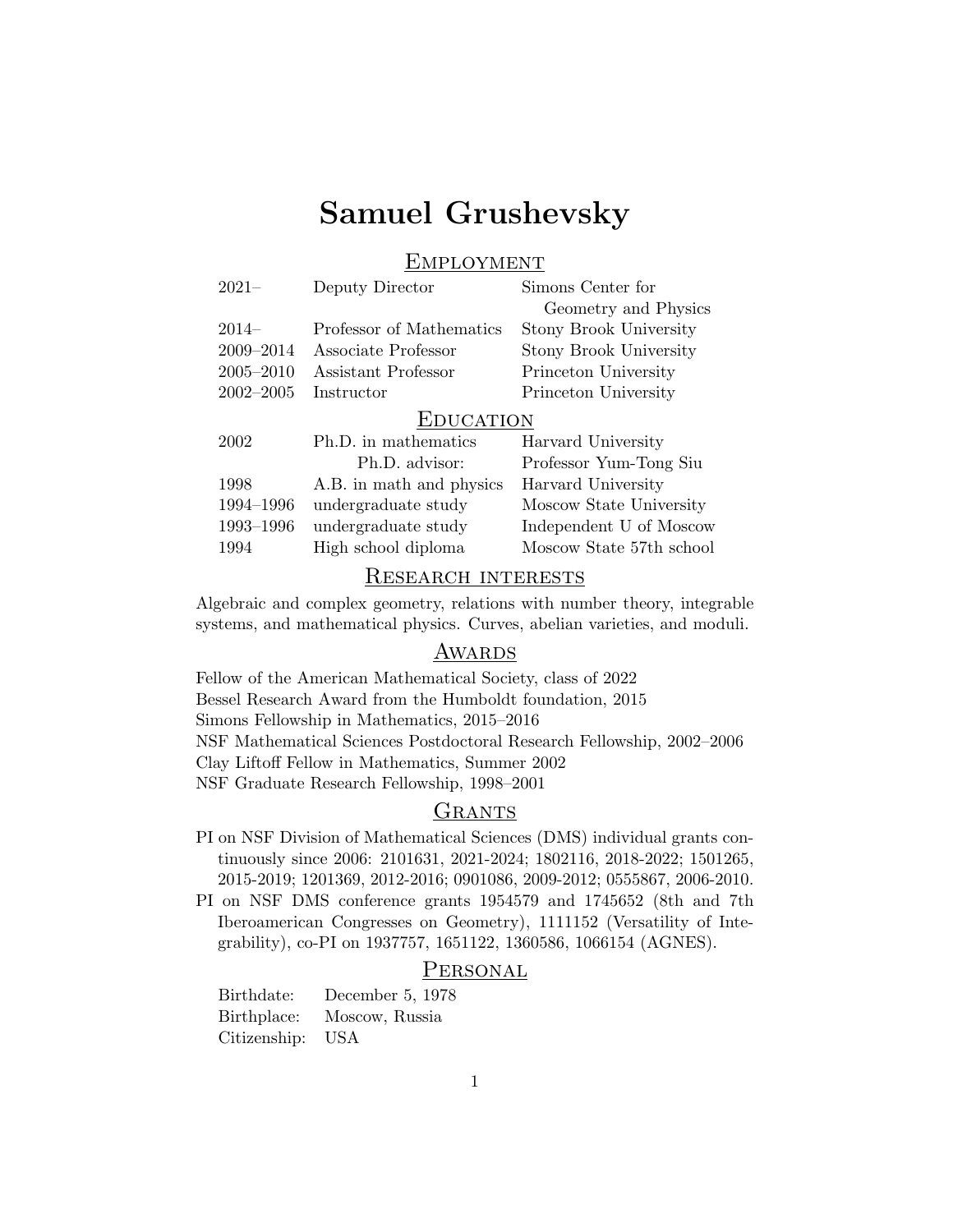# PH.D. STUDENTS

Prabhat Devkota, started Ph.D. program at Stony Brook in 2020.

- Myeongjae Lee, Stony Brook Ph.D. expected 08/2024. Topics on topology and geometry of generalized strata of curves with a differential..
- Frederik Benirschke, Stony Brook Ph.D. 08/2021. Complex-linear subvarieties: equations and degenerations. Currently L.E.Dickson Instructor at University of Chicago.
- Xuntao Hu, Stony Brook Ph.D. 08/2019: Variational formulas and strata of abelian differentials. Currently working in data science.
- Anant Atyam, Stony Brook Ph.D. 08/2014: Affine stratifications and equivariant vector bundles on the moduli of principally polarized abelian varieties. Currently in the industry at JPMorgan, New York.
- Chaya Norton, Stony Brook Ph.D. 08/2014: Limits of real-normalized differentials on stable curves. Currently postdoc at University of Michigan, Ann Arbor.

# POST-DOCS MENTORED

- Benjamin Dozier, 2019–2021: Teichmüller dynamics; currently tenure-track assistant professor at Cornell University.
- Dmitry Zakharov, 2010–2013: Chow and homology rings of abelian varieties, their moduli, and compactifications; currently tenure-track assistant professor at Central Michigan University.

## **PUBLICATIONS**

- 50. (with F. Benirschke, B. Dozier) Equations of linear subvarieties of strata of differentials, preprint arXiv: 2011.11664, 50pp; Geometry and Topology, to appear.
- 49. (with K. Hulek) The cone of effective surfaces on  $\overline{\mathcal{A}}_3$ , preprint arXiv: 2007.02995, 40pp.
- 48. (with M. Bainbridge, D. Chen, Q. Gendron, M. Möller) The moduli space of multi-scale differentials, preprint arXiv: 1910.13492, 122pp.
- 47. (with S. Casalaina-Martin, K. Hulek, R. Laza) Cohomology of the moduli space of cubic threefolds and its smooth models, preprint arXiv: 1904:08728, 101pp, Memoirs of the AMS, to appear.
- 46. (with H. Farkas, R. Salvati Manni) An explicit solution to the weak Schottky problem, Algebraic Geometry 8 (2021) 3, 358–373.
- 45. (with I. Krichever, C. Norton) Real-normalized differentials: limits on stable curves, Russian Math Surveys 74 (2019) 2, 265–324.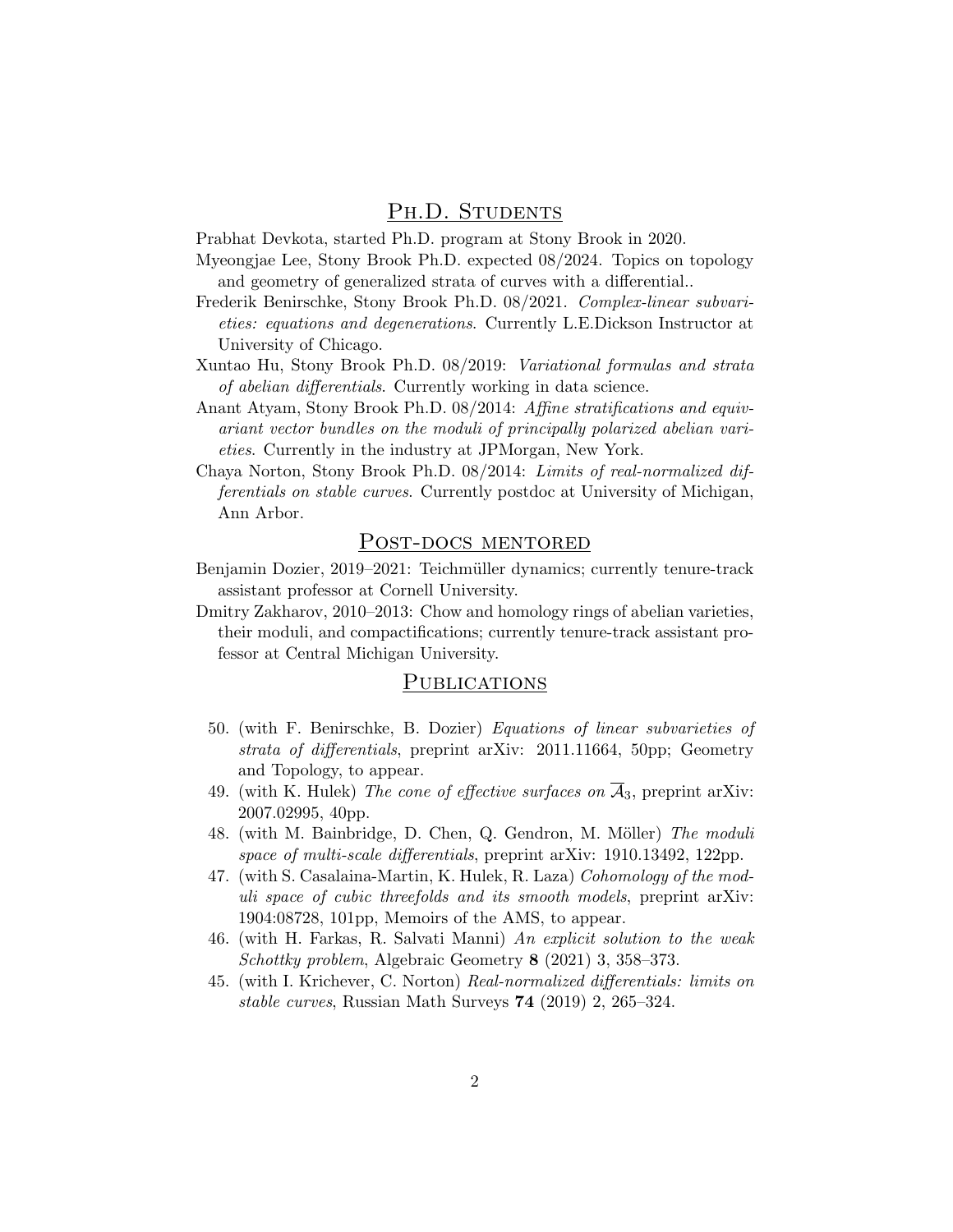- 44. (with K. Hulek, O. Tommasi; with an appendix by M. Dutour Sikirić) Stable Betti numbers of (partial) toroidal compactifications of the moduli space of abelian varieties, Proceedings in honour of Nigel Hitchin's 70th birthday, Volume II, 581–610 (2018), Oxford University Press.
- 43. (with M. Bainbridge, D. Chen, Q. Gendron, M. Möller) Strata of  $k$ differentials, Algebraic Geometry 6 (2019) 2, 196–233.
- 42. (with G. Codogni, E. Sernesi) The degree of the Gauss map for theta divisors, Algebra and Number Theory 11 (2017), 983–1001.
- 41. (with E. Clader, F. Janda, D. Zakharov) Powers of the theta divisor and relations in the tautological ring, Int. Math. Res. Not. 2018 (2018) 24, 7725–7754.
- 40. (with M. Bainbridge, D. Chen, Q. Gendron, M. Möller) *Compactifica*tion of strata of abelian differentials, Duke Math. J. 167 (2018) 12, 2347—2416.
- 39. (with K. Hulek) The intersection cohomology of the Satake compacti*fication of*  $A_q$  *for*  $g \leq 4$ , Math. Annalen **369** (2017) 3-4, 1353-1381.
- 38. (with S. Casalaina-Martin, K. Hulek, R. Laza) Complete moduli of cubic threefolds and their intermediate Jacobians, preprint arXiv: 1510.08891, 48pp, Proceedings of London Mathematical Society (new series), to appear.
- 37. (with M. Möller) *Explicit formulas for infinitely many Shimura curves* in genus 4, Asian J. Math. 22 (2018) 2 (special issue dedicated to N. Mok), 381—390.
- 36. (with F. Dalla Piazza, A. Fiorentino, S. Perna, R. Salvati Manni) Vector-valued modular forms and the Gauss map, Doc. Math. 22 (2017), 1063–1080.
- 35. (with S. Casalaina-Martin, K. Hulek, R. Laza; with an appendix by M. Dutour Sikirić) Extending the Prym map to toroidal compactifications of  $A_q$ , J. Europ. Math. Soc. 19 (2017) 3, 659–723.
- 34. (with M. Möller) Shimura curves in the locus of genus 3 hyperelliptic curves, Int. Math. Res. Not. 2016 (2016) 6, 1603–1639.
- 33. (with K. Hulek and O. Tommasi) The stable cohomology of the perfect cone toroidal compactification of the moduli space of abelian varieties, J. Reine Angew. Math. 741 (2018), 211—254.
- 32. (with F. Cléry and G. van der Geer; with an appendix by S. Mukai) Siegel modular forms of genus 2 and level 2, Internat. J. of Math. 26 (2015) 5, 51 pp.
- 31. (with R. Salvati Manni) On the Coble quartic, Amer. J. of Math. 137 (2015) 3, 765–790.
- 30. (with D. Zakharov) The zero section of the universal semiabelian va-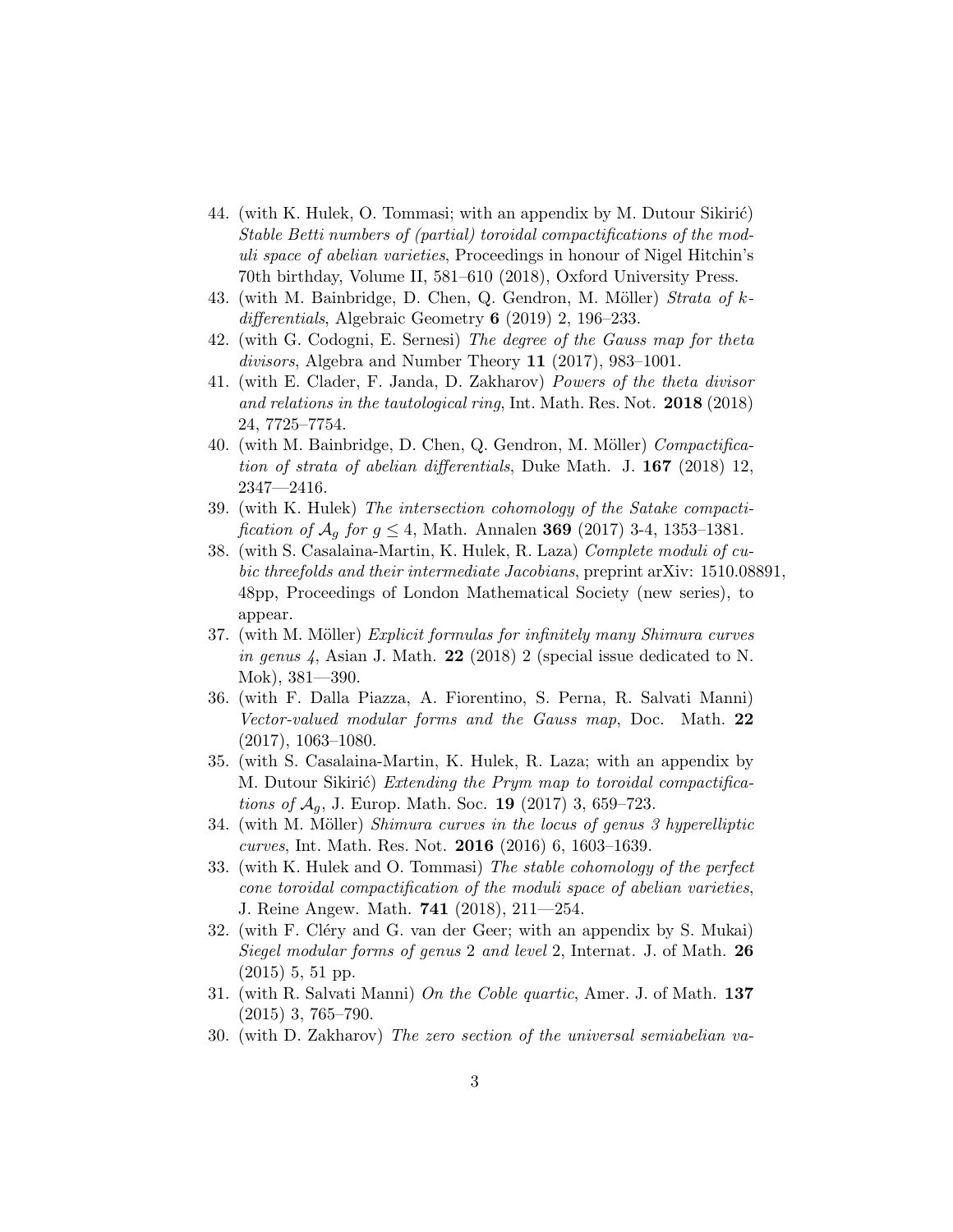riety, and the double ramification cycle, Duke Math. J. 163 (2014) 5, 953–982.

- 29. (with D. Zakharov) The double ramification cycle and the theta divisor, Proc. AMS 142 (2014) 12, 4053–4064.
- 28. (with K. Hulek) Geometry of theta divisors  $-a$  survey, A celebration of algebraic geometry, 361—390 (Volume published on the occasion of Joe Harris' 60th birthday), Clay Math. Proc., 18, Amer. Math. Soc., Providence, RI, 2013.
- 27. (with G. Farkas, R. Salvati Manni, A. Verra) Singularities of theta divisors and the geometry of  $A_5$ , J. Europ. Math. Soc. 16 (2014), 1817–1848.
- 26. (with R. Salvati Manni) The Prym map on divisors, and the slope of  $\mathcal{A}_5$  (with an appendix by K. Hulek), Int. Math. Res. Not. 2014 (2014) 24, 6645–6660.
- 25. (with I. Krichever) Real-normalized differentials and the spectral curves of the Calogero-Moser system, in Complex Geometry and Dynamics: the Abel symposium 2013, Springer 2015, 123–138.
- 24. (with K. Hulek) The class of the locus of intermediate Jacobians of cubic threefolds, Invent. Math., 190 (2012), 119–168.
- 23. (with K. Hulek) Principally polarized semiabelic varieties of torus rank up to 3, and the Andreotti-Mayer loci, Pure Appl. Math. Q. (special issue in memory of Eckart Viehweg) 7 (2011), 1309–1360.
- 22. (with R. Salvati Manni) The Scorza correspondence in genus 3, Manuscripta Math., 141 (2013) 1, 111–124.
- 21. The Schottky problem, in Current Developments in Algebraic Geometry, MSRI Publications 59, Cambridge Univ. Press (2012), 129–164.
- 20. (with I. Krichever) The universal Whitham hierarchy and the geometry of the moduli space of pointed Riemann surfaces, Surv. Differ. Geom. 14 (2010), 111–130.
- 19. (with R. Salvati Manni) The superstring cosmological constant and the Schottky form in genus 5, Amer. J. Math. 133 (2011) 4, 1007–1027. Erratum 134 (2012) 4, 1139-1142.
- 18. (with R. Salvati Manni) The vanishing of two-point functions for threeloop superstring scattering amplitudes, Comm. Math. Phys. 294 (2010) 2, 343–352.
- 17. (with R. Salvati Manni) The loci of abelian varieties with points of high multiplicity on the theta divisor, Geom. Dedicata, 139 (2009) 1, 233–247.
- 16. A special case of the  $\Gamma_{00}$  conjecture, in Liaison, Schottky Problem and Invariant Theory: Remembering Federico Gaeta. Progr. Math. 280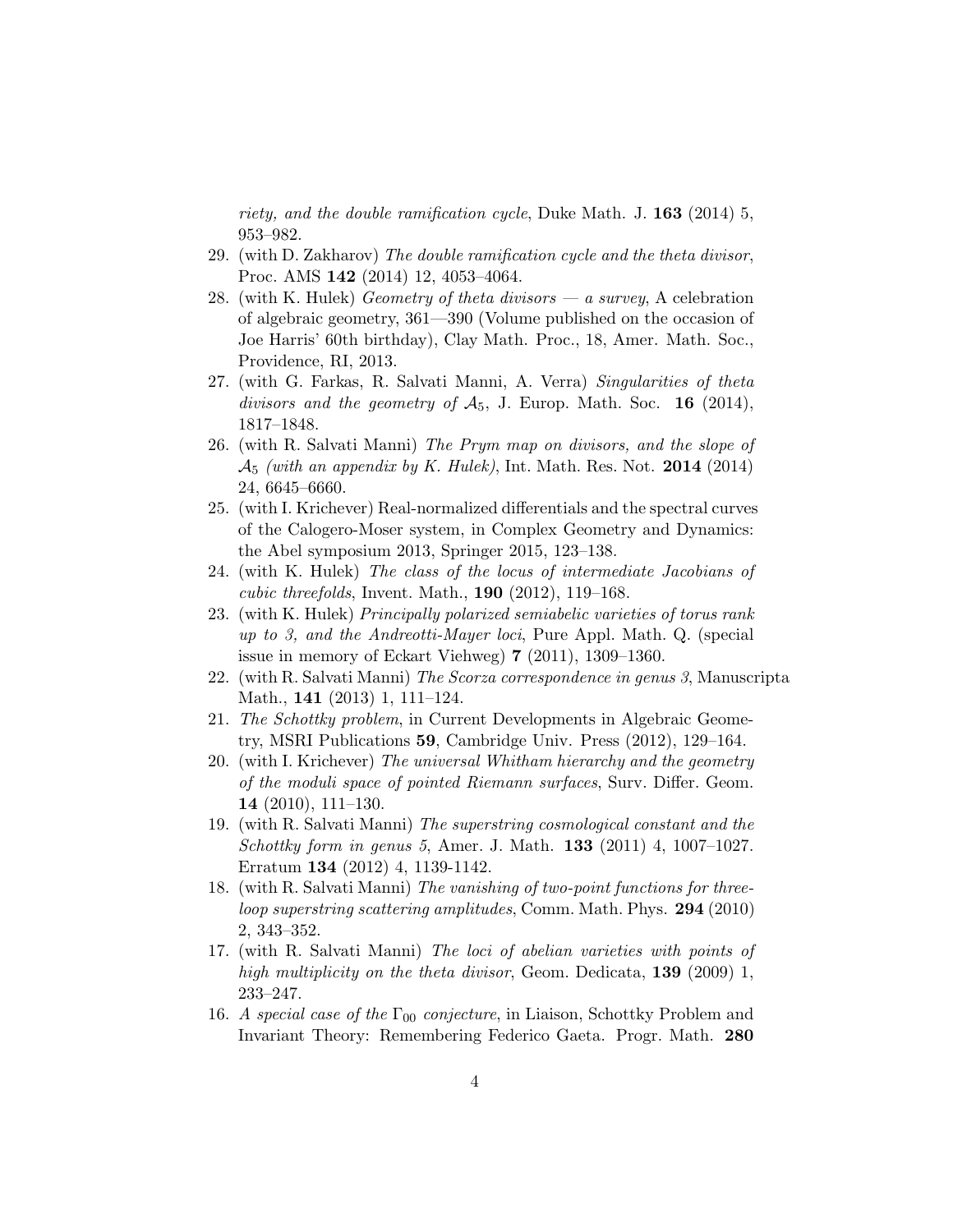(2010), 223–234.

- 15. Superstring scattering amplitudes in higher genus, Comm. Math. Phys. 287 (2009) 2, 749–767.
- 14. (with C. Erdenberger and K. Hulek) Some intersection numbers of divisors on toroidal compactifications of  $A<sub>g</sub>$ , J. of Alg. Geom. 19 (2010), 99–132.
- 13. (with I. Krichever) Integrable discrete Schrödinger equations and a characterization of Prym varieties by a pair of quadrisecants, Duke Math. J. 152 (2010) 2, 317–371.
- 12. (with R. Salvati Manni) Singularities of the theta divisor at points of order two, Int. Math. Res. Not. (2007), article ID rnm045, 14pp.
- 11. Geometry of  $A_q$  and its compactifications, in Algebraic Geometry: Seattle 2005, Proc. Sympos. Pure Math. 80, 193–234.
- 10. (with R. Salvati Manni) Jacobians with a vanishing theta-null in genus 4, Israel J. Math. 164 (2008), 303–315.
- 9. (with D. Lehavi) Some intersections in the Poincaré bundle, and the universal theta divisor on the moduli space of (semi)abelian varieties, Int. Math. Res. Not. (2008), article ID rnm129, 19pp.
- 8. (with C. Erdenberger and K. Hulek) Intersection theory of toroidal compactifications of  $A_4$ , Bull. London Math. Soc. 38 (2006), 396-400.
- 7. Multiplier ideals in algebraic geometry, in Snowbird lectures in Geometry, Contemp. Math. 388, AMS 2005, 89–106.
- 6. (with R. Salvati Manni) Theta functions of arbitrary order and their derivatives, J. Reine Angew. Math. (Crelle), 590 (2006), 31–43.
- 5. (with R. Salvati Manni) Two generalizations of Jacobi's derivative formula, Math. Res. Lett. 12 (2005) 6, 921-932.
- 4. (with R. Salvati Manni) Gradients of odd theta functions, J. Reine Angew. Math. (Crelle) 573 (2004), 43–59.
- 3. Effective algebraic Schottky problem, math.AG/0403009, 23pp.
- 2. Cubic equations for the hyperelliptic locus, Asian J. Math. 8 (2004) 1, 161–172 (special issue dedicated to Yum-Tong Siu on his 60th birthday). Erratum 9 (2005) 2, 273.
- 1. An explicit upper bound for Weil-Petersson volumes of the moduli spaces of punctured Riemann surfaces, Math. Ann.  $321$  (2001) 1, 1–13.

# **TALKS**

## Special Schools and Lecture Series:

11. Winter school on algebraic curves, Riemann surfaces, and moduli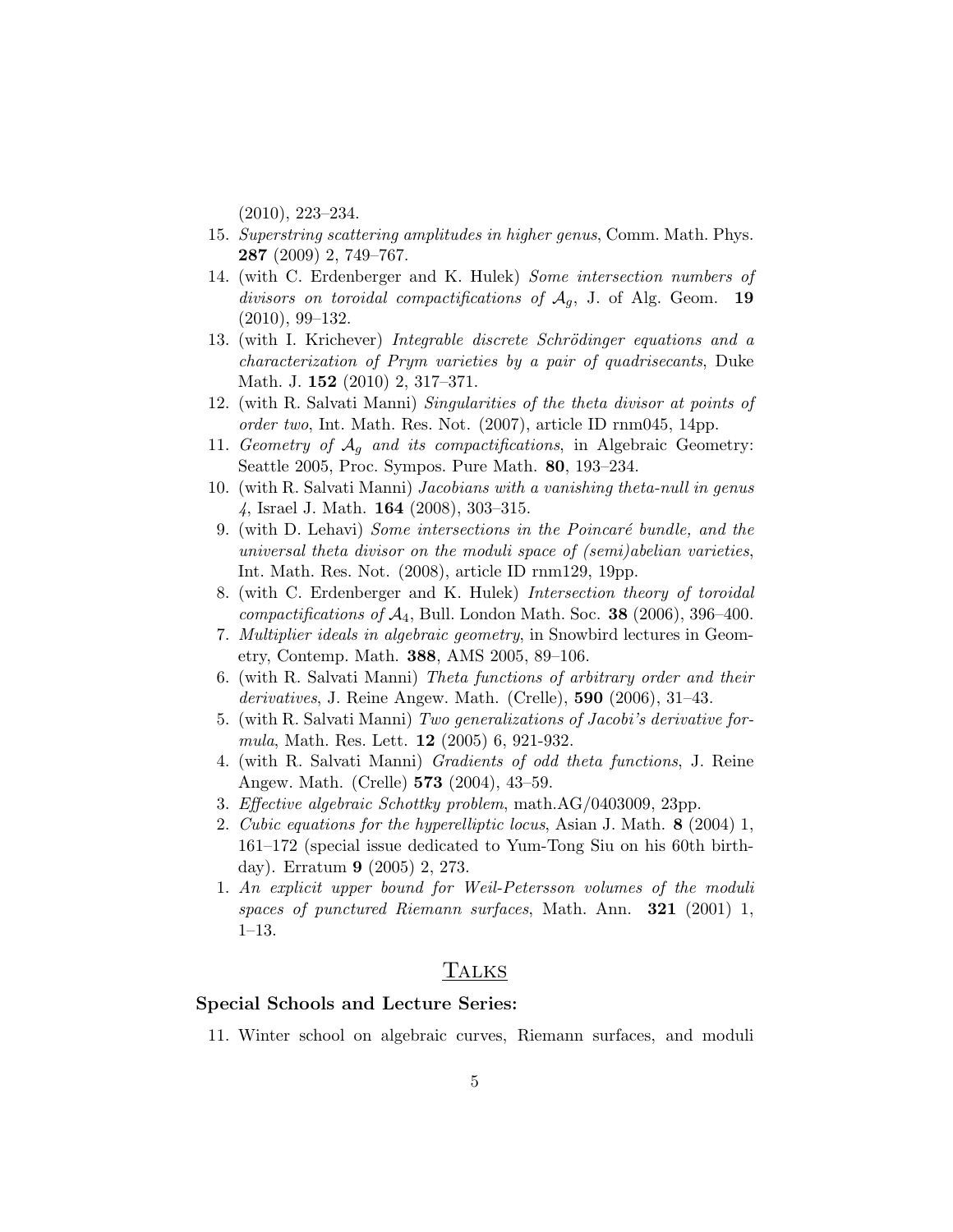spaces, Morningside Center for Mathematics, Beijing, China, 2019; 5 hours on double ramification cycles and strata of differentials

- 10. Geometry RTG lectures at Northeastern University, Boston, MA, 2018; 4 hours on Mirzakhani's recursion for Weil-Petersson volumes
- 9. CIMPA-CIMAT-ICTP school on moduli of curves, Guanajuato, Mexico, 2016;
	- 5 hours on birational geometry and topology of the moduli of curves
- 8. Moduli spaces in algebraic geometry and physics, Hamburg, Germany, 2013;
	- 3 hours on moduli of abelian varieties and string scattering
- 7. Ecole de géométrie algébrique, Roscoff, France, 2012; 5 hours on moduli of curves for experts in dynamics
- 6. Géométrie Algébrique en Liberté (GAeL) XX, Grenoble, France, 2012; 4 hours on moduli of curves and abelian varieties
- 5. Gauge theory and string theory, Cargèse, France, 2012; 2 hours on string scattering amplitude
- 4. Lectures at Leibniz Universität, Hannover, Germany, 2010; 5 hours on string scattering amplitudes and modular forms
- 3. Lectures at KIAS, Seoul, South Korea, 2009; 8 hours on abelian varieties and integrable systems
- 2. School on abelian varieties, Mainz, Germany, 2008; 5 hours on moduli of abelian varieties
- 1. Conference on algebraic geometry, Zacatecas, Mexico, 2006; 3 hours on theta functions

#### Conferences:

- 79. Moduli spaces and logarithmic geometry, Stockholm, Sweden, 2021
- 78. Universidad de la Frontera: geometry center opening workshop (in zoom), Pucon, Chile, 2020
- 77. Geometry of algebraic varieties, in honor of Debarre's 60th birthday, Luminy, France, 2019
- 76. MSRI special semester on holomorphic differentials in mathematics and physics, Berkeley, CA, 2019
- 75. MSRI special semester on birational geometry and moduli spaces, Berkeley, CA, 2019
- 74. Holomorphic differentials in mathematics and physics, Stony Brook, NY, 2019
- 73. Dynamics and moduli spaces of translation surfaces, Toronto, Canada, 2018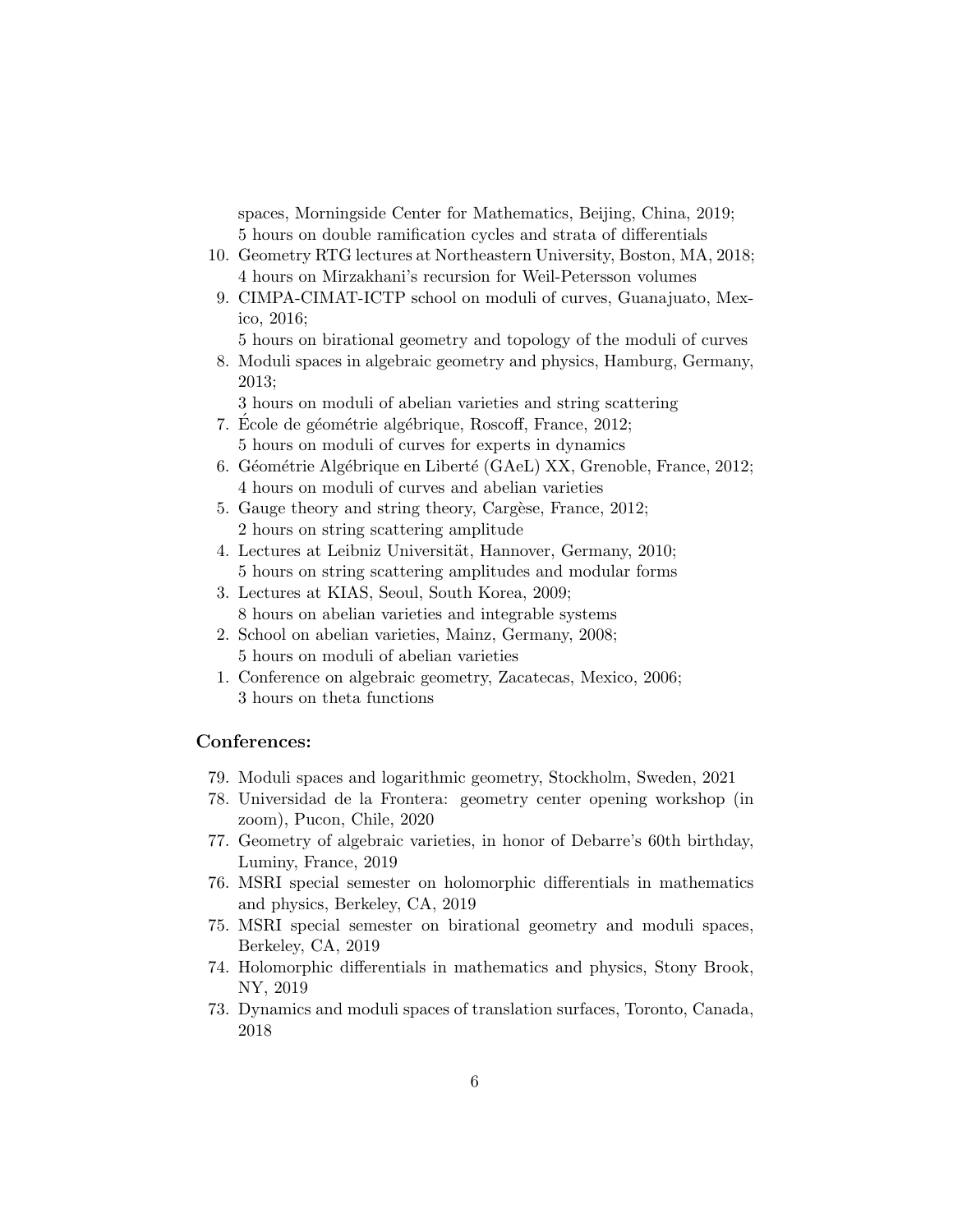- 72. Tau Functions of Integrable Systems and Their Applications, Banff, Canada, 2018
- 71. 14th Weihnachtsworkshop on Geometry and Number Theory, Karlsruhe, Germany, 2016
- 70. Surface bundles workshop, Oberwolfach, Germany, 2016
- 69. Complex Geometry Conference, in honor of Ngaiming Mok's 60th birthday, Seoul, South Korea, 2016
- 68. Cycles on moduli spaces, GIT, and Dynamics, at ICERM, Providence, RI, 2016
- 67. Integrability, moduli, and dynamics, Institut Mittag-Leffler, Stockholm, Sweden, 2016
- 66. Modular forms and moduli spaces workshop, Oberwolfach, Germany, 2016
- 65. Geometry of algebraic varieties, Berlin, Germany, 2015
- 64. Flat surfaces, CIRM, Luminy, France, 2015
- 63. Arbeitstagung 2015, Bonn, Germany, 2015
- 62. Current developments in moduli theory, Boston, MA, 2014
- 61. Komplexe Analysis workshop, Oberwolfach, Germany, 2014
- 60. Effective moduli spaces and applications to cryptography, Rennes, France, 2014
- 59. Flat Surfaces workshop, Oberwolfach, Germany, 2014
- 58. AGNES, Boston, MA, 2013
- 57. Cohomology of the moduli space of curves, Zurich, Switzerland, 2013
- 56. Integrable systems and moduli spaces workshop, Banff, Canada, 2013
- 55. 10th Abel Symposium: complex geometry, Trondheim, Norway, 2013
- 54. Complex Geometry Conference, Seoul, South Korea, 2013
- 53. Deformation and moduli in complex geometry, Seoul, South Korea, 2013
- 52. Moduli workshop, Oberwolfach, Germany, 2013
- 51. Algebraic geometry, modular forms and applications to physics workshop, Edinburgh, 2012
- 50. Heilbronn Institute lecture, Edinburgh, 2012
- 49. Texas Geometry and Topology Conference, Houston, 2012
- 48. Algebraic and complex geometry conference, dedicated to Klaus Hulek's 60th birthday, Hannover, Germany, 2012
- 47. Komplexe Analysis workshop, Oberwolfach, Germany, 2012
- 46. Georgia algebraic geometry symposium, in honor of Robert Varley, Athens, GA, 2012
- 45. Arithmetic, motives, and moduli spaces, Paris, France, 2012
- 44. Moduli spaces and modular forms, CIRM, Luminy, France, 2011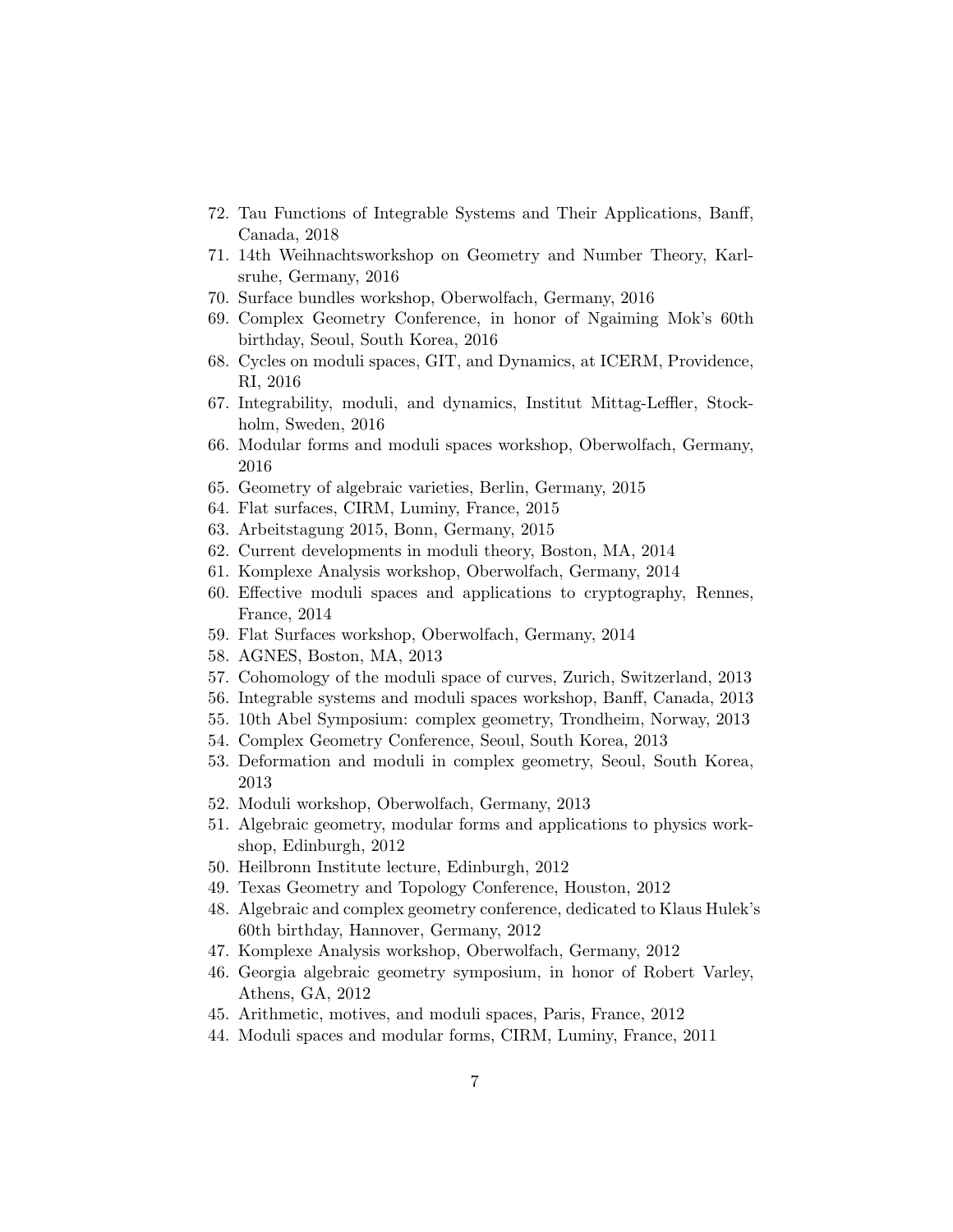- 43. SIAM conference on applied algebraic geometry, Raleigh, NC, 2011
- 42. KIAS workshop on periods and moduli, Seoul, South Korea, 2011
- 41. Park City mathematics institute, Park City, UT, 2011
- 40. NoGAGS (Northern Germany Algebraic Geometry Seminar), Berlin, Germany, 2011
- 39. V Iberoamerican congress on complex geometry, Pucon, Chile, 2010
- 38. Komplexe Analysis workshop, Oberwolfach, Germany, 2010
- 37. Geometry and Dynamics of Teichm¨uller space, Bonn, Germany, 2010
- 36. Moduli workshop, Oberwolfach, Germany, 2010
- 35. Moduli, Berlin, Germany, 2009
- 34. Moduli and Discrete Groups, RIMS, Kyoto, Japan, 2009
- 33. Classical Algebraic Geometry Today, MSRI, Berkeley, CA, 2009
- 32. Arithmetic Algebraic Geometry Related to Moduli Spaces, Tokyo, Japan, 2009
- 31. Komplexe Analysis workshop, Oberwolfach, Germany, 2008
- 30. Moduli workshop, Symposium on Algebraic Geometry, Warwick, UK, 2008
- 29. Algebraic Geometry satellite conference of the ECM, Leiden, the Netherlands, 2008
- 28. Joint International AMS/SBM meeting, Rio de Janeiro, Brazil, 2008
- 27. Clay workshop on automorphic forms in moduli problems of Schottky and Brill-Noether type, Cambridge, MA, 2008
- 26. IV Iberoamerican conference on complex geometry, Ouro Preto, Brazil, 2007
- 25. The geometry of holomorphic and algebraic curves in complex algebraic varieties, Montreal, QC, 2007
- 24. Curves, abelian varieties and their interactions on the occasion of the 65th birthday of Roy Smith, Athens, GA, 2007
- 23. Program on moduli spaces, Institut Mittag-Leffler, Djursholm, Sweden, 2007
- 22. Berkeley-Stanford algebraic geometry colloquium, Stanford, CA, 2006
- 21. Modular forms, Schiermonnikoog, the Netherlands, 2006
- 20. Workshop on abelian varieties, Amsterdam, the Netherlands, 2006
- 19. Recent developments in higher-dimensional algebraic geometry, Banff, Canada, 2006
- 18. KIAS workshop on complex geometry, Seoul, South Korea, 2005
- 17. Modular forms and related moduli spaces, Rome, Italy, 2005
- 16. AMS summer institute in algebraic geometry, Seattle, WA, 2005
- 15. University of Michigan/Ohio State University algebraic geometry workshop, Columbus, OH, 2005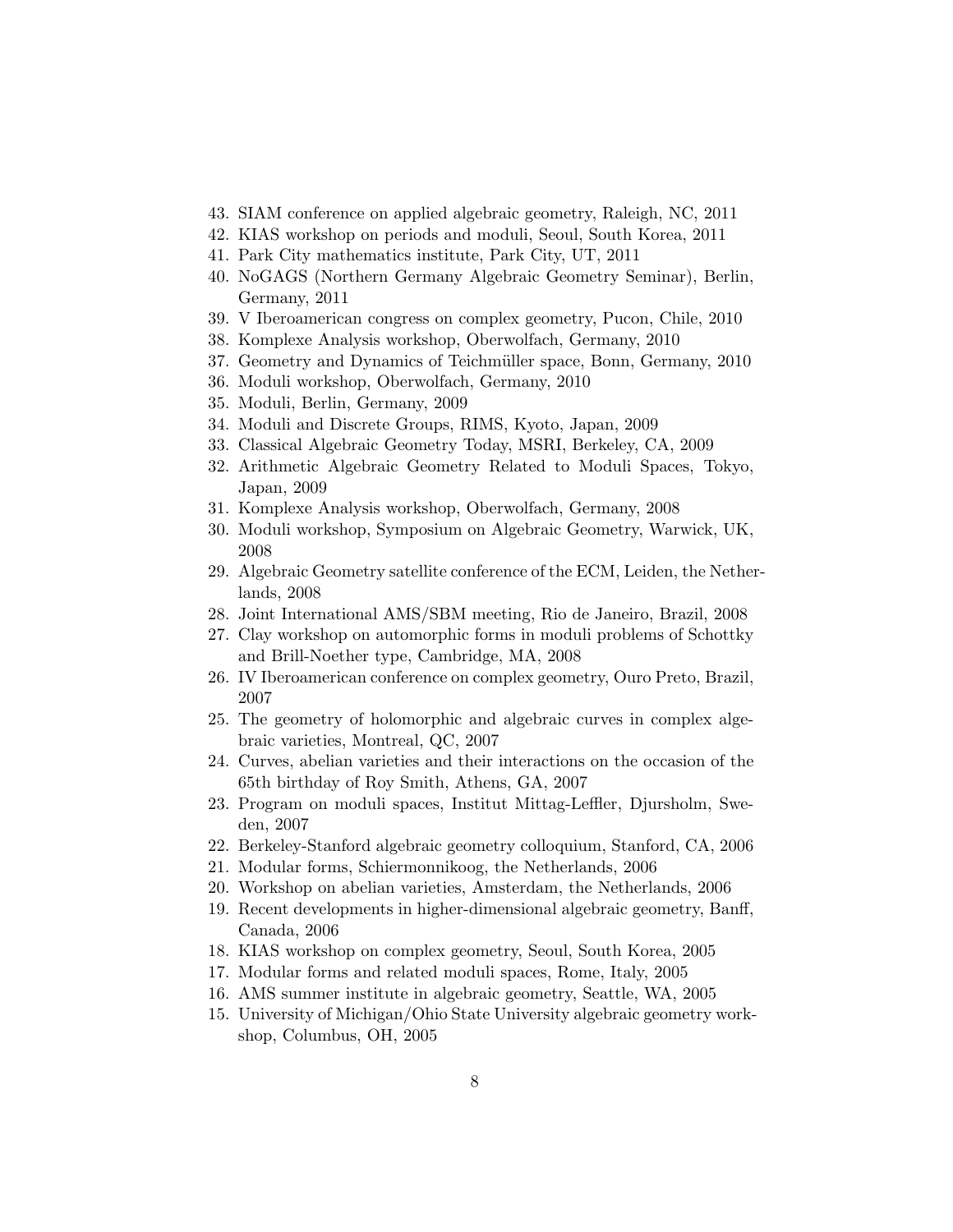- 14. Birational geometry of moduli spaces (at AIM), Palo Alto, CA, 2004
- 13. Komplexe Analysis workshop, Oberwolfach, Germany, 2004
- 12. AMS summer research conference in algebraic geometry, Snowbird, UT, 2004
- 11. III Iberoamerican congress on geometry, Salamanca, Spain, 2004
- 10. Recent Developments in Several Complex Variables, CR geometry, and Complex Algebraic Geometry, celebrating Yum-Tong Siu's 60th birthday, Hong Kong, 2003
- 9. VBAC (Vector bundles on algebraic curves) 2003, Porto, Portugal, 2003
- 8. Geometry of Moduli Spaces, Lille, France, 2003
- 7. Perspectives in Classification and Moduli Theory, Cortona, Italy, 2002
- 6. Komplexe Analysis workshop, Oberwolfach, Germany, 2002
- 5. ICM 2002 satellite conference on complex analysis, Kyoto, Japan, and Shanghai, China, 2002
- 4. Moduli of Curves, Ann Arbor, MI, 2002
- 3. AMS Eastern sectional meeting, session on abelian varieties, Williamstown, MA, 2001
- 2. AMS Eastern sectional meeting, special session on enumerative methods in algebraic geometry, Lowell, MA, 2000
- 1. Workshop on Riemann Surfaces in honor of Hershel Farkas's 60th birthday, Jerusalem, Israel, 1999

#### Seminars and Colloquia: (total: 112)

- Algebraic geometry: Bar Ilan, Ben Gurion  $(\times 3)$ , Boston College, Caltech, U of Chicago, U of Illinois at Chicago (×4), Columbia (×4), Courant  $(\times 3)$ , Duke, Essen, U of Georgia, Göttingen, Leibniz Universität Hannover  $(\times 6)$ , Harvard-MIT  $(\times 4)$ , Humboldt Universität Berlin  $(\times 4)$ , Johns Hopkins  $(\times 2)$ , Köln, Northwestern, Ohio State  $(\times 2)$ , Paris VI (Jussieu), Princeton  $(x2)$ , Purdue, Stanford  $(x3)$ , Tel Aviv, UC Berkeley, UC Davis, Yale  $(\times 2)$ , ZAG (zoom)
- Algebra: Copenhagen, IMPA, MPIS, Roma "La Sapienza" (×4), UCLA, U of Pennsylvania
- Analysis: Michigan State, Princeton
- Colloquium: Ben Gurion, Berlin  $(\times 2)$ , U of Colorado, Hebrew U  $(\times 2)$ , U of Maryland College Park, Penn State, Rice, Rutgers, Rutgers-Newark, Stony Brook  $(\times 2)$

Dynamics: BiSTRO (zoom), Institut Henri Poincar´e

Geometry / Differential Geometry: UC Berkeley, Boston U, U of Colorado  $(\times 2,$  Fragment), Columbia, Essen, Hebrew U  $(\times 3)$ , Hong Kong U  $(\times 2)$ ,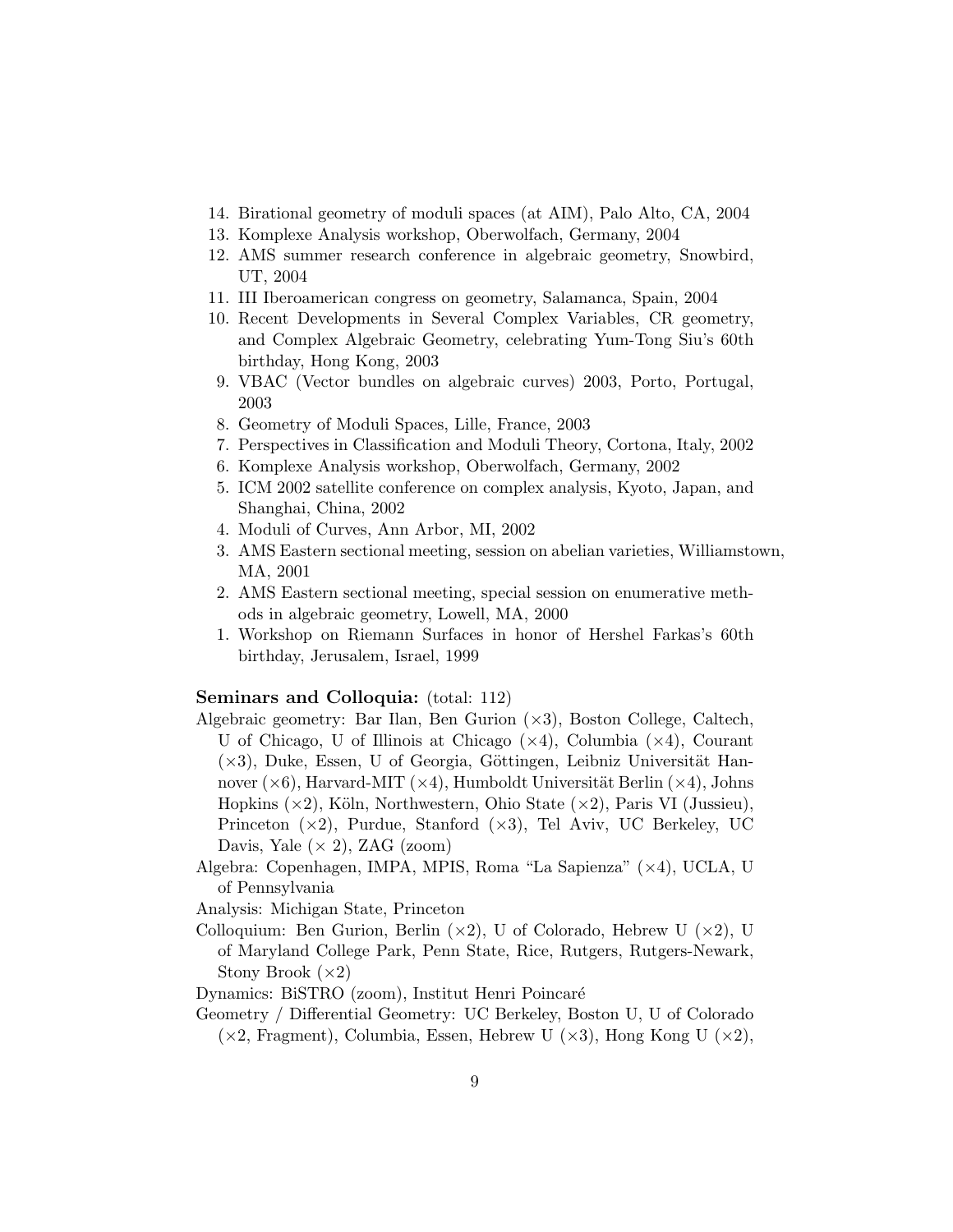Skolkovo Center for Advanced Studies, U of Maryland College Park, U of Massachusetts at Amherst (Valley), Osaka, Princeton (×3), Roma Tre

 $(\times 4)$ , Rutgers, Stony Brook  $(\times 3)$ , U of Texas at Austin

Math/physics: CRM Montreal, Stony Brook, U of Pennsylvania

Special series: Hebrew U  $(\times 4)$ , Michigan State

Topology: CUNY, U of Chicago

# INVITED VISITS

Weizmann Institute of Science, Rehovot, Israel: Feb-Jun 2022

- Moduli spaces and logarithmic geometry, Institut Mittag-Leffler, Stockholm, Sweden: Nov 2021
- Dynamics: Topology and Numbers, Hausdorff Center, Bonn, Germany: Jan 2020

MSRI holomorphic differentials in mathematics and physics program, Berkeley, CA: Aug and Nov 2019

American Institute of Mathematics SQuaRE, San Jose, CA: Oct 2019, Dec 2018, Sep 2017

- MSRI birational geometry and moduli spaces program, Berkeley, CA: May 2019
- Leibniz Universität Hannover, Germany: Aug 2018, Jun 2017, Jun 2016, Apr 2016, Sep 2015, Jun 2014, Jan 2010, Aug 2008, Sep 2006, . . .

Max Planck Institut für Mathematik, Bonn, Germany: Jun-Jul 2018

- Humboldt Universität Berlin, Germany: Jul 2017, Oct 2015, Jan 2010, Aug  $2008, \ldots$
- Columbia University, New York, NY: Jan-Mar 2016
- Universit`a Roma La Sapienza, Italy: Dec 2015, Mar 2015, Mar 2014, May  $2008, \ldots$
- Institute for Advanced Studies, Princeton, NJ: Jan, Feb, and Apr 2015

Université Paris VII professeur invité, France: Jun 2014

Hebrew University, Jerusalem, Israel: May 2010, Apr 2007

Osaka University, Japan: Jun 2009

MSRI algebraic geometry semester, Berkeley, CA: Jan-Feb 2009

IMPA, Rio de Janeiro, Brazil: Jun 2008

Universität Duisburg-Essen, Germany: Apr 2008

- University of Copenhagen, Denmark: Oct 2007
- Institut Mittag-Leffler, program on moduli spaces, Stockholm, Sweden: Feb and Jun 2007

# Conferences and schools co-organized

Enumerative geometry of surfaces workshop, Oberwolfach, Germany, Jun 2021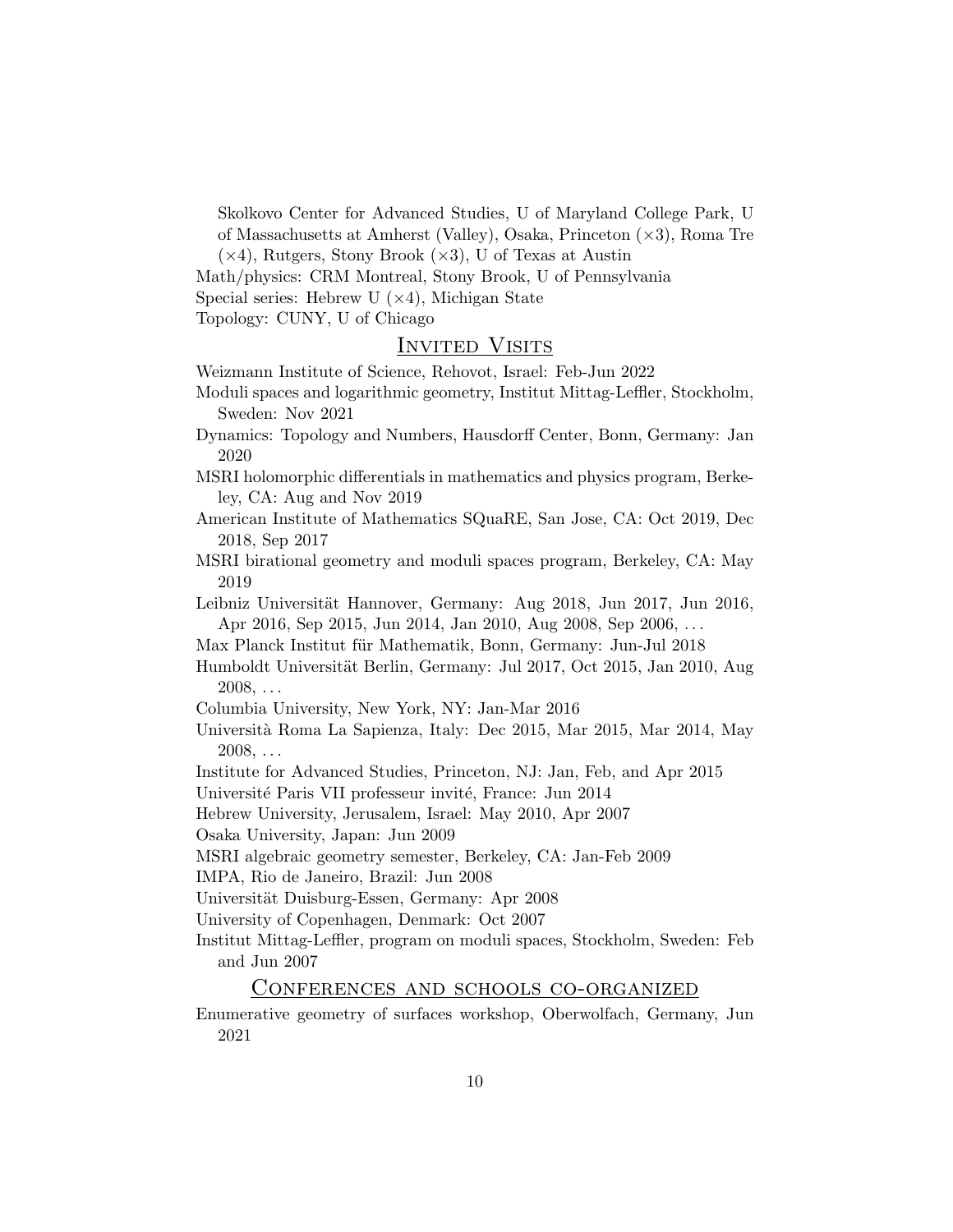- Virtual AGNES (Algebraic Geometry Northeastern Series) conference, Stony Brook, Oct 2020
- Graduate school on geometry and dynamics on Teichmüller spaces, Simons Center, Stony Brook, Apr 2019
- Workshop on flat surfaces and algebraic curves, Oberwolfach, Germany, Sep 2018
- Member of the scientific committee for  $7<sup>th</sup>$  Iberoamerican Congress on Geometry, Valladolid, Spain, Jan 2018
- AGNES (Algebraic Geometry Northeastern Series) conference, Stony Brook, Apr 2017
- $6<sup>th</sup>$  Stony Brook mini-school in geometry: singular metrics and direct images, Stony Brook, Apr 2017
- Supermoduli workshop, Simons Center, Stony Brook, May 2015
- $4<sup>th</sup>$  Stony Brook mini-school in geometry: birational geometry and derived categories, Stony Brook, Apr 2015
- $3^{rd}$  Stony Brook mini-school in geometry: invitation to Gromov-Witten theory, Stony Brook, Jan 2015
- Graduate workshop on moduli of curves, Simons Center, Stony Brook, Jul 2014
- AGNES (Algebraic Geometry Northeastern Series) conference, Stony Brook, Apr 2014
- $2^{nd}$  Stony Brook mini-school in geometry: complex dynamics and algebraic surfaces, Stony Brook, Apr 2014
- 1<sup>st</sup> Stony Brook mini-school in geometry: K-stability, Stony Brook, Dec 2013
- Workshop on deformations and moduli in complex geometry, KIAS, Seoul, Mar 2013
- AGNES (Algebraic Geometry Northeastern Series) conference, Stony Brook, Oct 2011
- "The Versatility of Integrability", a conference on integrable systems in algebra, geometry, and physics, dedicated to Igor Krichever's 60th birthday, Columbia University, May 2011

## **SERVICE**

- 2009–: member of the standing organizing committee of biannual AGNES (Algebraic Geometry Northeastern Series) workshops
- 2009–: co-organizer of the weekly Stony Brook algebraic geometry (previously algebra, geometry, and physics) seminar
- 2009–: member of the Stony Brook mathematics hiring committee (as are all tenure-track faculty members)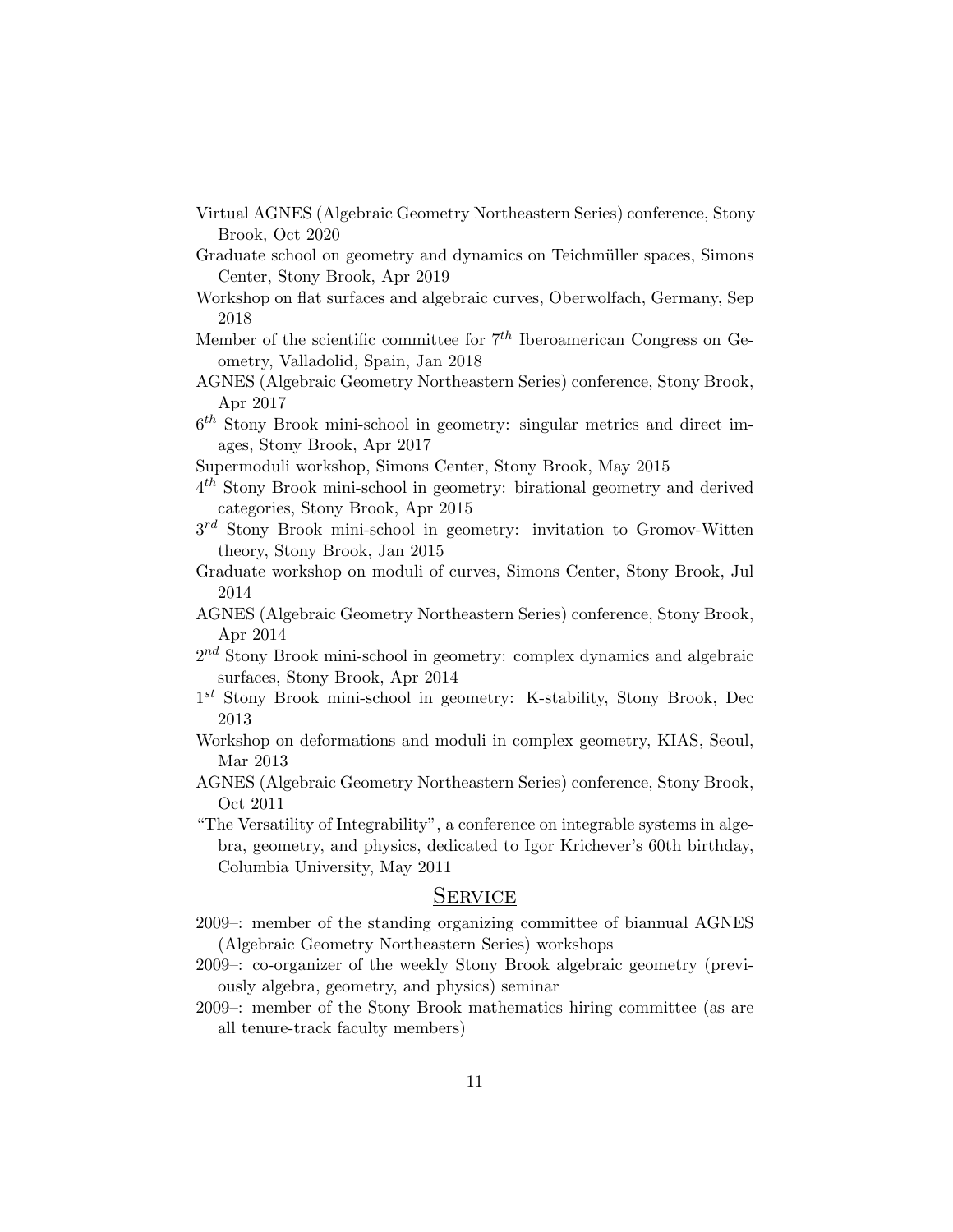- 2018–2021: Stony Brook mathematics graduate program director
- 2016–2021: Stony Brook math department/Simons Center liaison
- 2017–2018: Stony Brook mathematics associate graduate director
- Feb 2016–Jan 2018: American Mathematical Society Eastern Section Program Committee
- 2016–2017: Stony Brook math department course schedule director
- 2013–2015: member of the Stony Brook math department search committee
- 2013–2014: member of the Stony Brook math department graduate committee
- 2009–2013: co-organizer of Stony Brook math department colloquium
- 2006–2009: Princeton math department undergraduate placement officer
- 2006–2009: co-organizer of Princeton algebraic geometry seminar
- 2005–2008: co-organizer of Princeton math department colloquium
- Served on numerous Ph.D. defense committees at Stony Brook and Princeton, and also served on committees or reported on dissertations at Columbia University, Hebrew University of Jerusalem, Leibniz Universität Hannover, Humboldt Universität Berlin, and Stony Brook Physics Department.

Served on numerous Ph.D. oral exams at Stony Brook and Princeton.

## TEACHING

#### Stony Brook University:

- Fall 2021: MAT 656 Topics in Dynamical Systems (Teichmüller Dynamics): an advanced graduate course.
- Spring 2021: MAT 615 Topics in Algebraic Geometry (Moduli of Curves): an advanced graduate course on the construction and geometry of the moduli of complex curves.
- Spring 2020: MAT 127 Calculus C: series and differential equations (2 sections, course coordinator).
- Fall 2018: MAT 320 Introduction to Analysis: advanced introduction to rigorous analysis with proofs.

Fall 2018: MAT 598 — Graduate teaching practicum.

- Fall 2017: MAT 319 Foundation of Analysis: introduction to rigorous analysis with proofs.
- Fall 2017: MAT 670 Topics in Complex Analysis (Teichmüller Dynamics): an advanced graduate courses, from the definition of the Teichmüller flow to the recent applications of Hodge theory to orbit classification.
- Spring 2017: MAT 536 Complex Analysis I: an introductory graduate course on complex analysis.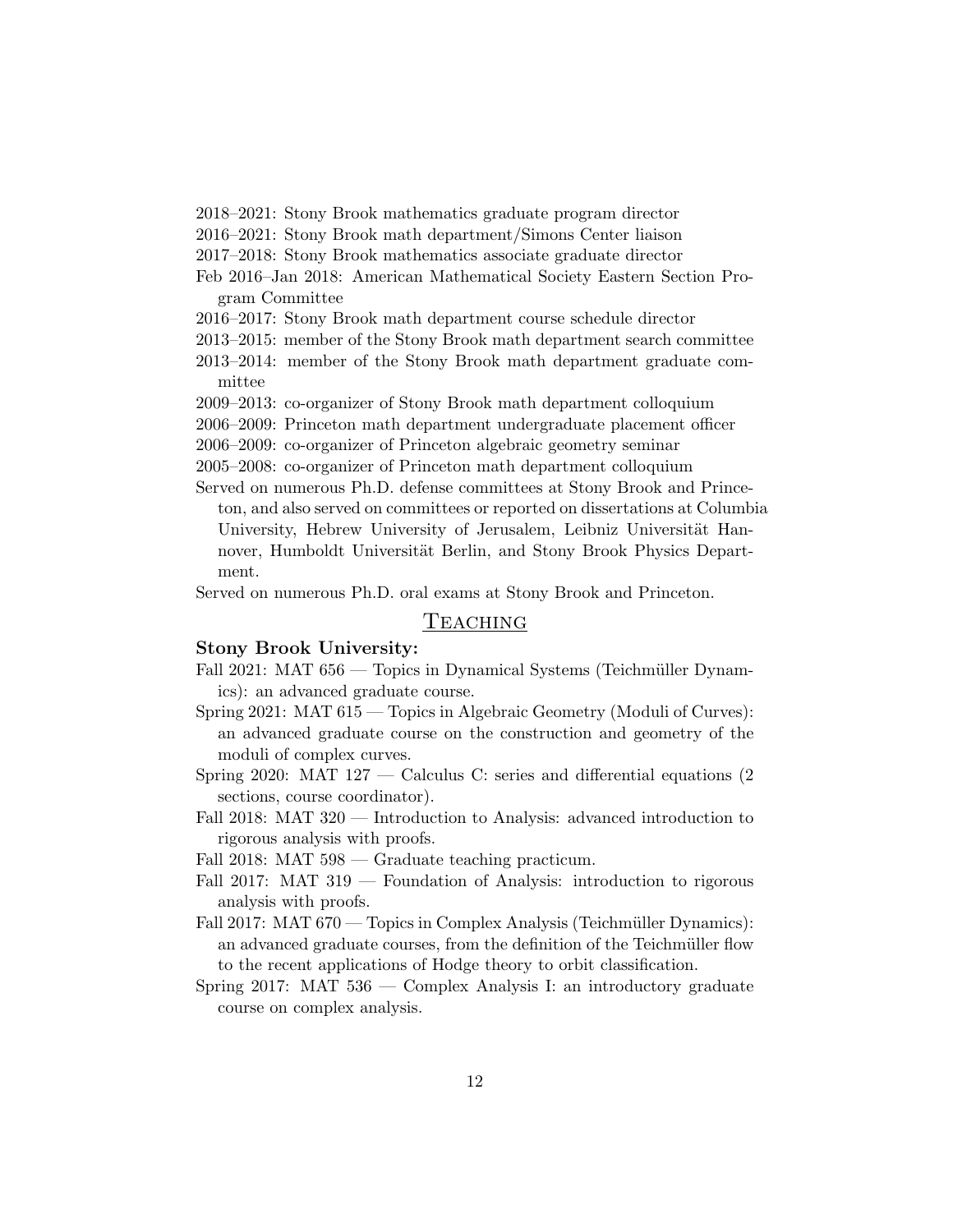- Fall 2016: MAT 626 Topics in Complex Analysis (Teichmüller Theory): a graduate course, starting from the definition of the Teichmüller space and ending with Mirzakhani's recursions for Weil-Petersson volumes and intersection numbers on moduli.
- Spring 2015: MAT 615 Topics in Algebraic Geometry (Abelian Varieties): an advanced graduate course, from the basics of abelian varieties, to the Kodaira dimension of their moduli space.
- Fall 2014: MAT 319 Foundation of Analysis: introduction to rigorous analysis with proofs.
- Fall 2014: MAT 590 Preparation course for the graduate comprehensive examination.
- Spring 2014: MAT 614 Topics in Algebra (Introduction to Algebraic Geometry): an introductory graduate course.
- Fall 2013: MAT 536 Algebra III (commutative algebra): a second-year graduate course on commutative algebra with a view towards algebraic geometry.
- Fall 2013: MAT 320 Introduction to Analysis: advanced introduction to rigorous analysis with proofs.
- Spring 2013: MAT 531 Geometry/Topology II: introductory graduate course on smooth manifolds.
- Fall 2012: MAT  $626$  Topics in Complex analysis (Teichmüller Theory): an advanced graduate course, from the basics of the theory, towards hyperbolic geometry and intersection theory.
- Fall 2012: MAT 319 Foundation of Analysis: introduction to rigorous analysis with proofs.
- Spring 2012: MAT 615 Topics in Algebra (Introduction to Algebraic Geometry): an introductory graduate course for students with some familiarity with complex manifolds or algebraic varieties, covering sheaves and schemes.
- Fall 2011: MAT 545 Complex Geometry: an intermediate graduate courses introducing the basic notions and concepts of complex manifolds and Kähler geometry, following the beginning chapters of Griffiths-Harris.
- Fall 2011: MAT 260 Problem solving: a course for undergraduate students interested in sharpening their problem-solving skills in mathematics, quickly going over different mathematical ideas and problems that can be solved using them.
- Spring 2011: MAT 615 Topics in Algebra (Multiplier Ideal Sheaves): an advanced graduate course on the algebraic and analytic construction of multiplier ideal sheaves, proving Nadel vanishing from both viewpoints,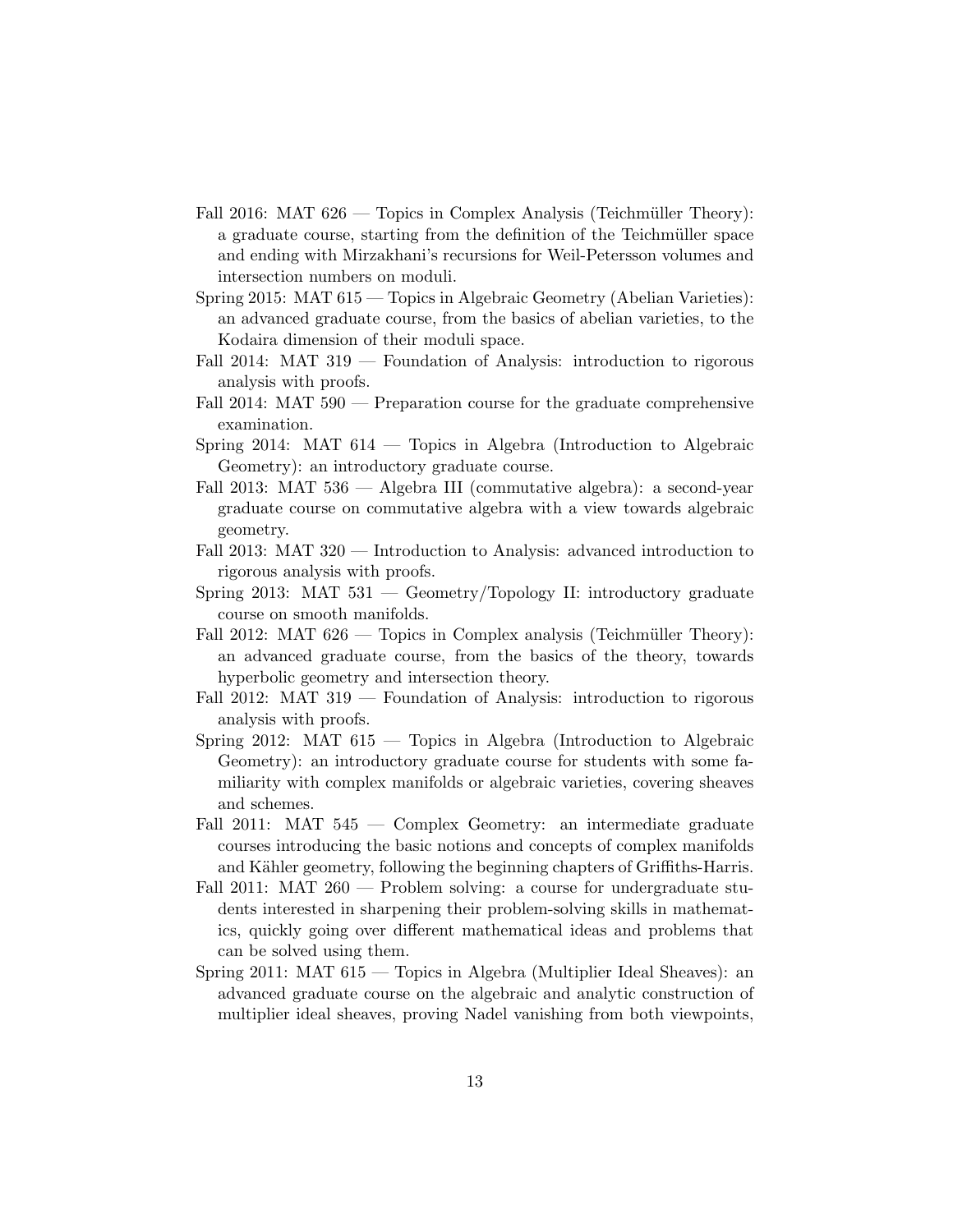and culminating in a proof of invariance of plurigenera for varieties of general type.

- Fall 2010: MAT 401 Undergraduate seminar: a seminar for advanced undergraduate students on representation theory, mostly of finite groups.
- Fall 2010: MAT 200 Logic, Language and Proof: a course introducing rigorous proofs and rigorous mathematical tools, preparing the students for higher-level mathematics courses.
- Spring 2010: MAT 615 Topics in Algebraic Geometry (Moduli of Curves): an advanced graduate course on the construction of the moduli stack of curves.
- Fall 2009: MAT  $126$  Calculus (2 sections): second semester calculus, i.e. integration, areas, volumes.

#### Princeton University:

- Fall 2008: MAT 553 Algebraic Geometry: an advanced graduate class on multiplier ideals. Positivity of line bundles; algebraic and analytic definitions and basic properties of multiplier ideals; vanishing theorems; invariance of plurigenera for varieties of general type.
- Fall 2007: MAT 104 Calculus (2 sections): second semester calculus, i.e. limits, series, integration.
- Fall 2006: MAT 326 Algebraic Topology: an advanced course covering differential forms, de Rham homology, Poincaré duality.
- Fall 2006: MAT 553 Algebraic Geometry: an advanced graduate class on the theory of complex abelian varieties, starting from the basic definitions and leading up to the results of Pareschi and Popa on M-regularity.
- Spring 2006: MAT 104 Calculus (2 sections): second semester calculus, i.e. limits, series, integration.
- Fall 2005: MAT 516 Introduction to Algebraic Geometry: an introductory graduate class, covering affine and projective varieties, tangent spaces, divisors, cohomology.
- Fall 2005: MAT 314 Introduction to Real Analysis: an advanced course covering analysis in  $\mathbb{R}^n$ , Lebesque measure and Lebesque integral, and Fourier series.
- Spring 2005: Junior seminar: a seminar on Riemann surfaces for mathematics juniors, instructing the students on their independent reading projects and presentations on the subject.
- Fall 2004: MAT  $519$  Teichmüller theory: an advanced graduate class, starting from the basics of Teichmüller theory, and leading up to study of the curvature of the moduli space, Mirzakhani's proof of Witten-Kontsevich formula for intersection numbers on  $\mathcal{M}_q$ , and holography.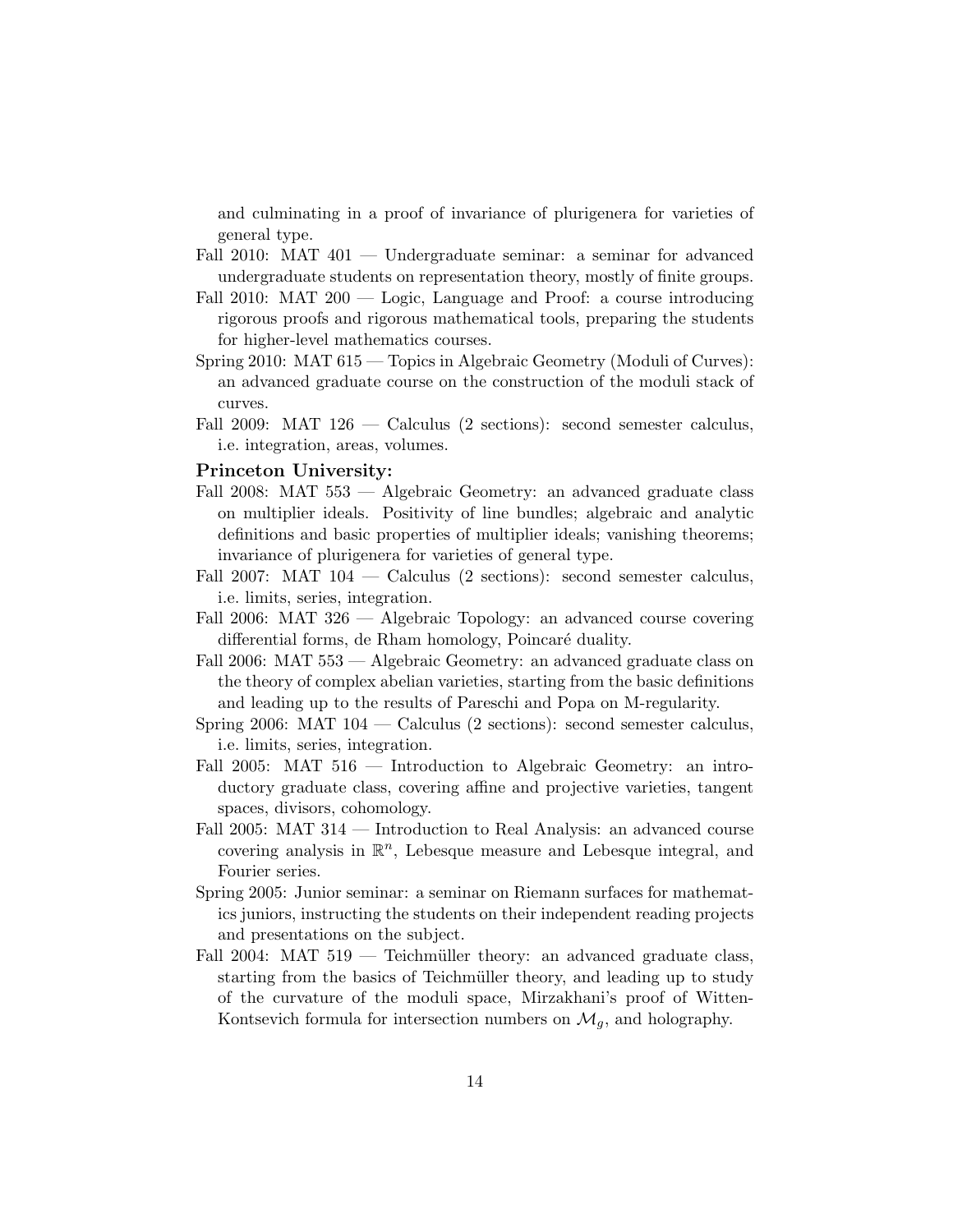Spring 2004: MAT 104 — Calculus (2 sections): second semester calculus, i.e. limits, series, integration.

#### Harvard University:

Fall 2001: Calculus teaching fellow (Math 1b): second semester calculus. 1997-1998: Mathematics Course Assistant: holding problem sessions and grading homework for advanced math classes. Awarded Harvard University Certificate of Distinction in Teaching.

#### **REFEREEING**

Journals: Acta Mathematica, Acta Mathematica Vietnamica, Advances in Mathematics, Agence National de la Recherche (France), Algebra and Number Theory, Algebraic and Geometric Topology, Algebraic Geometry, Algebra and Number Theory, American Journal of Mathematics, Annales scientifiques de l'Ecole normale supérieure, Annali di Matematica Pura ed Applicata, Annali di Scuola Normale Superiore, Annals of Mathematics, Bulletin of the LMS, Central European Journal of Mathematics, Communications in Algebra and Geometry, Communications of the AMS, Communications in Mathematical Physics, Compositio Mathematica, Contemporary Mathematics, Discrete Mathematics, Documenta Mathematica, Duke Mathematical Journal, Functional Analysis and Applications, Geometriae Dedicata, GAFA, Geometry and Topology, Houston Journal of Mathematics, Indiana University Mathematics Journal, International Journal of Mathematics, International Mathematics Research Notices, Israel Journal of Mathematics, Inventiones Mathematicae, Israel Journal of Mathematics, Journal of Algebra, Journal of Algebraic Geometry, Journal of the AMS, Journal d'Analyse Mathematique, Journal of the Institute of Mathematics of Juisseu, Journal de Maths pures et appliquées, Journal für die reine und angewandte Mathematik (Crelle), Journal of Geometry and Physics, Journal of the EMS, Journal of Modern Dynamics, Letters in Mathematical Physics, Manuscripta Mathematica, Mathematics Research Letters, Mathematical Reviews, Mathematische Annalen, Mathematische Nachrichten, Mathematische Zeitschrift, Memoirs of the AMS, Michigan Mathematical Journal, Moscow Mathematical Journal, Nuclear Physics B, Proceedings of the AMS, Proceedings of the LMS, Publications Mathématiques de l'IHES, Revista Mathematica Iberoamericana, SIGMA (Symmetry, Integrability and Geometry: Methods and Applications), Springer Monographs, Transactions of the AMS.

Funding Agencies: Chile Research Foundation (Fondecyt), Dutch Research Council (NWO), French National Research Agency (ANR), National Science Foundation (NSF), National Security Agency (NSA), Netherlands Science